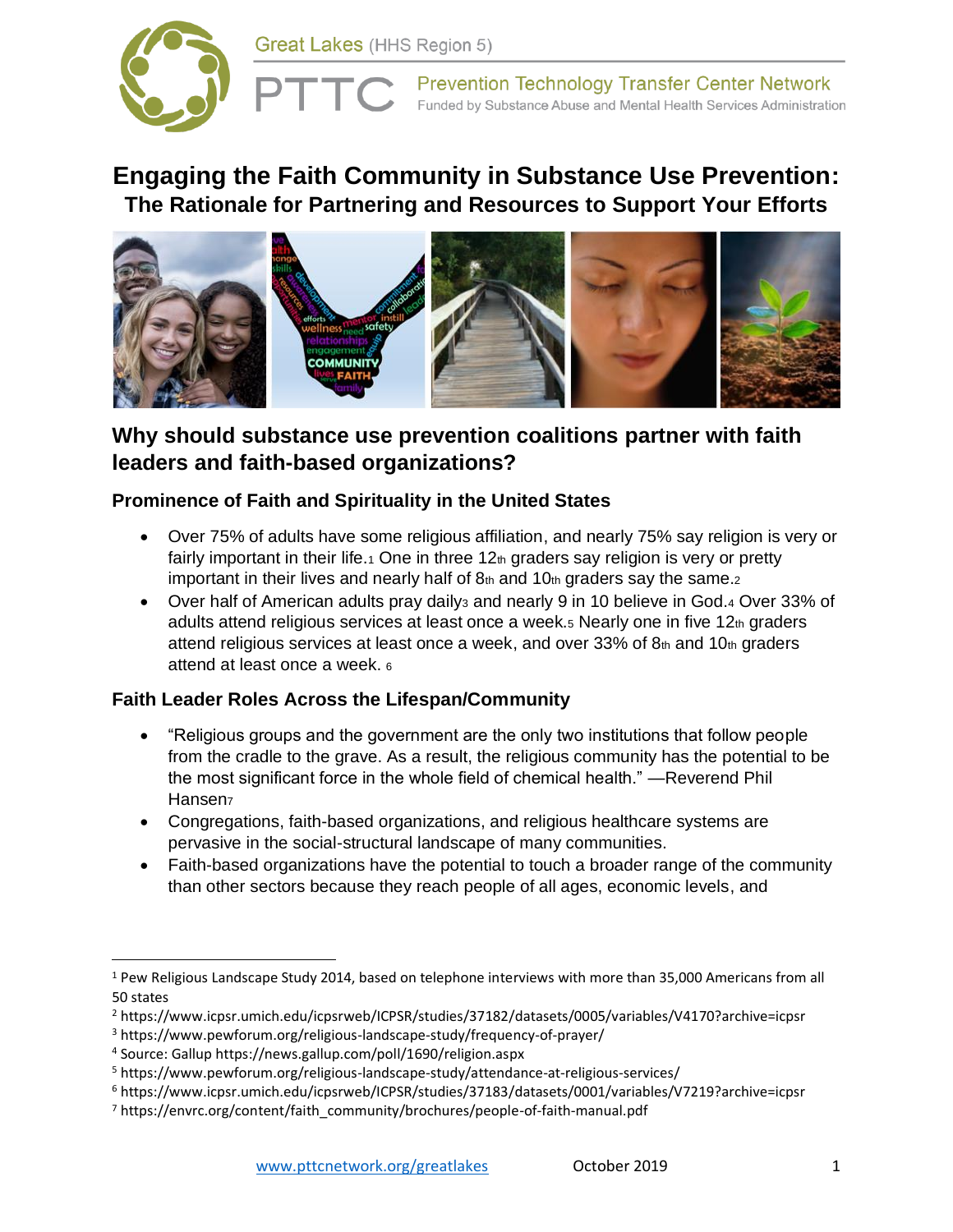



ethnicities. They have access to populations in communities that the public health sector has difficulty reaching and audiences that otherwise would have been excluded.  $\delta$ 

### **Readiness**

- 94% of clergy surveyed consider substance use to be an important issue, and 38% find alcohol use involved in half or more of the family problems. Over 33% reported preaching a sermon on substance abuse more than once a year.<sup>9</sup>
- In a 2012 survey, more than one and three (35.7%) congregation members reported having a family member with an alcohol or drug problem, and more than 22.4% reported that they also have a family member in recovery. Roughly 5% (4.9%) of members reported they are in recovery from alcohol or drugs themselves. And nearly 75% said it was very important for their congregation to help those who have substance use disorder. 10

## **Faith and Spirituality as a Protective Factor**

- In a review of 134 studies that examined the relationships between religious involvement and substance abuse, 90% found less substance abuse among the more religious.<sup>11</sup>
- Spiritual well-being has been associated with better adherence to treatment regimens.12
- Adults who attend religious services more frequently and hold more salient religious beliefs tend to exhibit lower rates of medical and recreational marijuana use.<sup>13</sup>
- Among youth who have never used alcohol, 56.6% (57% ) classify religion as "pretty important" or "very important" to their lives. Among youth who have used alcohol in their lifetime, 47.3% classify religion as "pretty important" or "very important." Among youth who have never used marijuana, 56.5% classify religion as "pretty important' or "very important" to their lives. Among youth who have used marijuana many times (40+), 34.5% classify religion as "pretty important" or "very important." <sup>14</sup>

<sup>•</sup>

<sup>&</sup>lt;sup>8</sup> https://envrc.org/content/faith\_community/brochures/people-of-faith-manual.pdf

<sup>9</sup> The National Center on Addiction and Substance Abuse at Columbia University (CASA), 2001

<sup>10</sup> Dnika J. Travis, Joy A. Learman, Drew Brooks, Trish Merrill & Richard T. Spence (2012): The Faith Community, Substance Abuse, and Readiness for Change: A National Study, Journal of Social Service Research, DOI:10.1080/01488376.2011.647988

<sup>11</sup> Koenig HG, McCullough ME, Larson DB. *Handbook of Religion and Health.* Oxford: Oxford University Press; 2001:514-554

<sup>12</sup> Burkhart L., Schmidt, L., & Hogan, N. (2011). Development and psychometric testing of the Spiritual Care Inventory instrument.Journal of Advanced Nursing, 67, 2463Y2472

<sup>&</sup>lt;sup>13</sup> Burdette, A. M., Webb, N. S., Hill, T. D., Haynes, S. H., & Ford, J. A. (2018). Religious Involvement and Marijuana Use for Medical and Recreational Purposes. *Journal of drug issues*, *48*(3), 421–434.

doi:10.1177/0022042618770393

<sup>14</sup> *Citation: Monitoring the Future: A Continuing Study of American Youth (12th Grade Survey) 2017 Core Data. Analysis ran on 2019-10-10 using SDA3.5: Tables*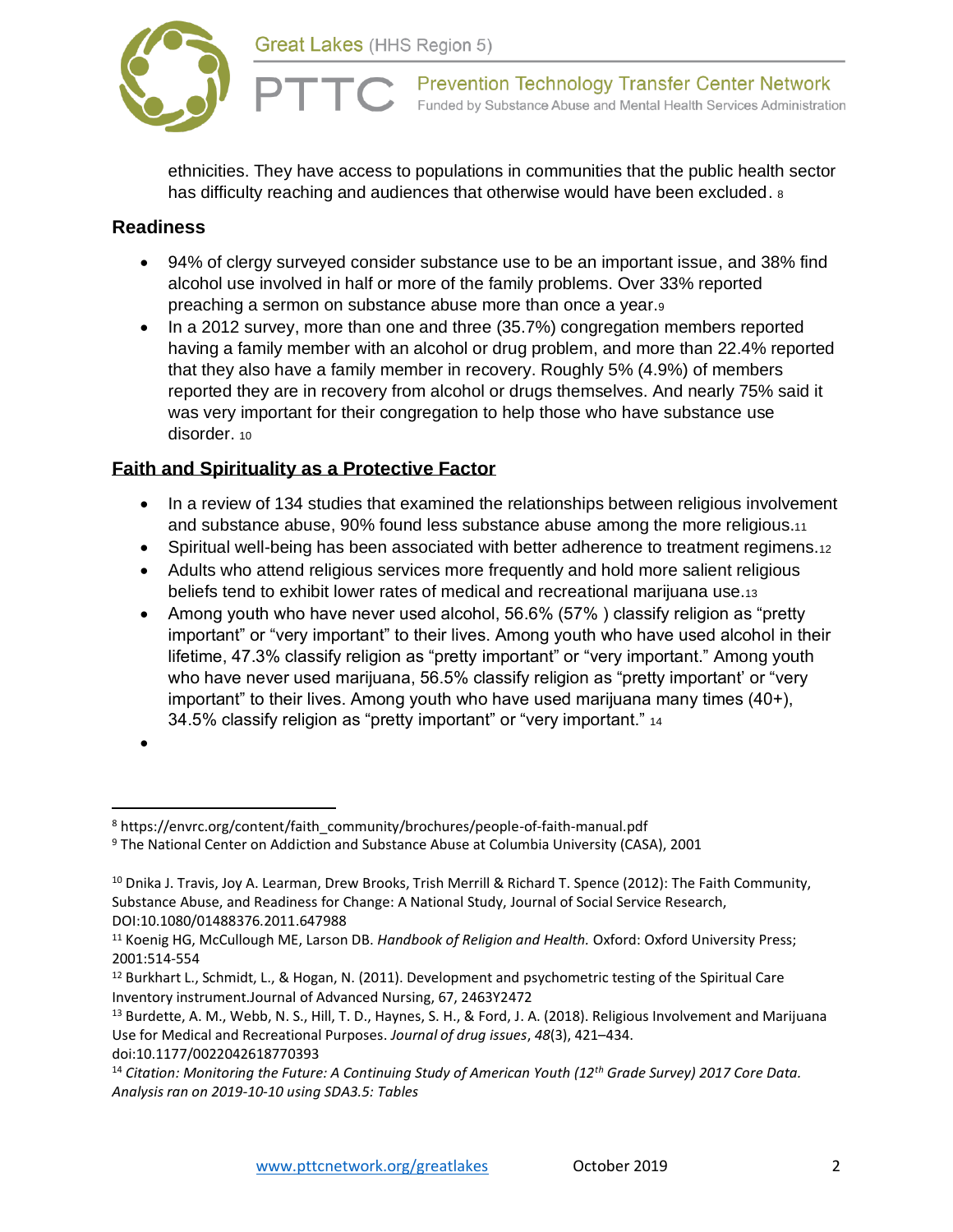

## **Resources**

### **People of Faith - [Partners in Prevention: Engaging the Faith Community in Substance](https://envrc.org/content/faith_community/brochures/people-of-faith-manual.pdf)  [Abuse Prevention](https://envrc.org/content/faith_community/brochures/people-of-faith-manual.pdf)**

This manual was designed to assist substance abuse prevention specialists to engage the faith community in substance abuse prevention.

#### **Building Strong [and Effective Partnerships Among Community and Faith Organizations](https://store.samhsa.gov/product/one-voice-one-community-building-strong-effective-partnerships-among-community-faith)**

This guide highlights and chronicles some of the unique experiences of the SAMHSA 2010 Summit community partnership teams. They provide general instruction and outline the steps taken by these teams in finding common ground and establishing a foundation for sustained strategic partnerships among community and interfaith leaders to support prevention, treatment, and recovery needs in their communities. These products offer strategies, benefits, and building blocks for developing a community collaboration model generally; they specifically help the organizations focus on the diverse needs associated with mental health and substance use conditions.

#### **[The Faith Community, Substance Abuse, and Readiness for Change: A National Study](http://faith-partners.org/wp-content/uploads/2013/10/The-Faith-Community-Substance-Abuse-and-Readiness-for-Change.pdf)**

There are many paths to recovery from substance use disorders, and recognition is growing for the vital role that faith communities play. This study examines a theorydriven model of congregational readiness (defined as a faith community's intention and preparedness to address and support recovery from substance use disorders) using a national cross-sectional study of 45 faith communities (composed of 3,649 members). Findings revealed that addiction and recovery attitudes and perceptions of self-efficacy (rather than one's experiences) were determinants. Directions for future research focus on developing culturally relevant means of working with faith communities and congregational leadership to bolster readiness over time.

#### **[Opioid Epidemic Practical Toolkit: Helping Faith and Community Leaders Bring Hope and](https://www.hhs.gov/about/agencies/iea/partnerships/opioid-toolkit/index.html)  [Healing to Our Communities](https://www.hhs.gov/about/agencies/iea/partnerships/opioid-toolkit/index.html)**

This resource from the U.S. Department of Health and Human Service's Partnership is segmented into seven key areas such as youth prevention, supporting those in recovery, and increasing awareness. It briefly covers practical ways faith-based communities can consider bringing hope and healing to those in need.

#### **[Preventing and Addressing Alcohol and Drug Problems: A Handbook for Clergy](http://www.nacoa.net/pdfs/Clergy%20COMPLETE%20Handbook_0909.pdf)**

In this handbook you will find: Basic information about alcohol and drug addiction, how addiction in a family impacts the children, information and strategies you need to help children of addicted parents, prevention strategies to use with the youth in your congregation, community prevention approaches, resources you can turn to for help, and materials you can reproduce easily.

#### **[So Help Me God: Substance Abuse, Religion and Spirituality](https://www.centeronaddiction.org/addiction-research/reports/so-help-me-god-substance-abuse-religion-and-spirituality)**

For many individuals, religion and spirituality are important components of prevention and treatment of substance abuse and of successful recovery. This report examines the link between substance use disorder and spirituality.